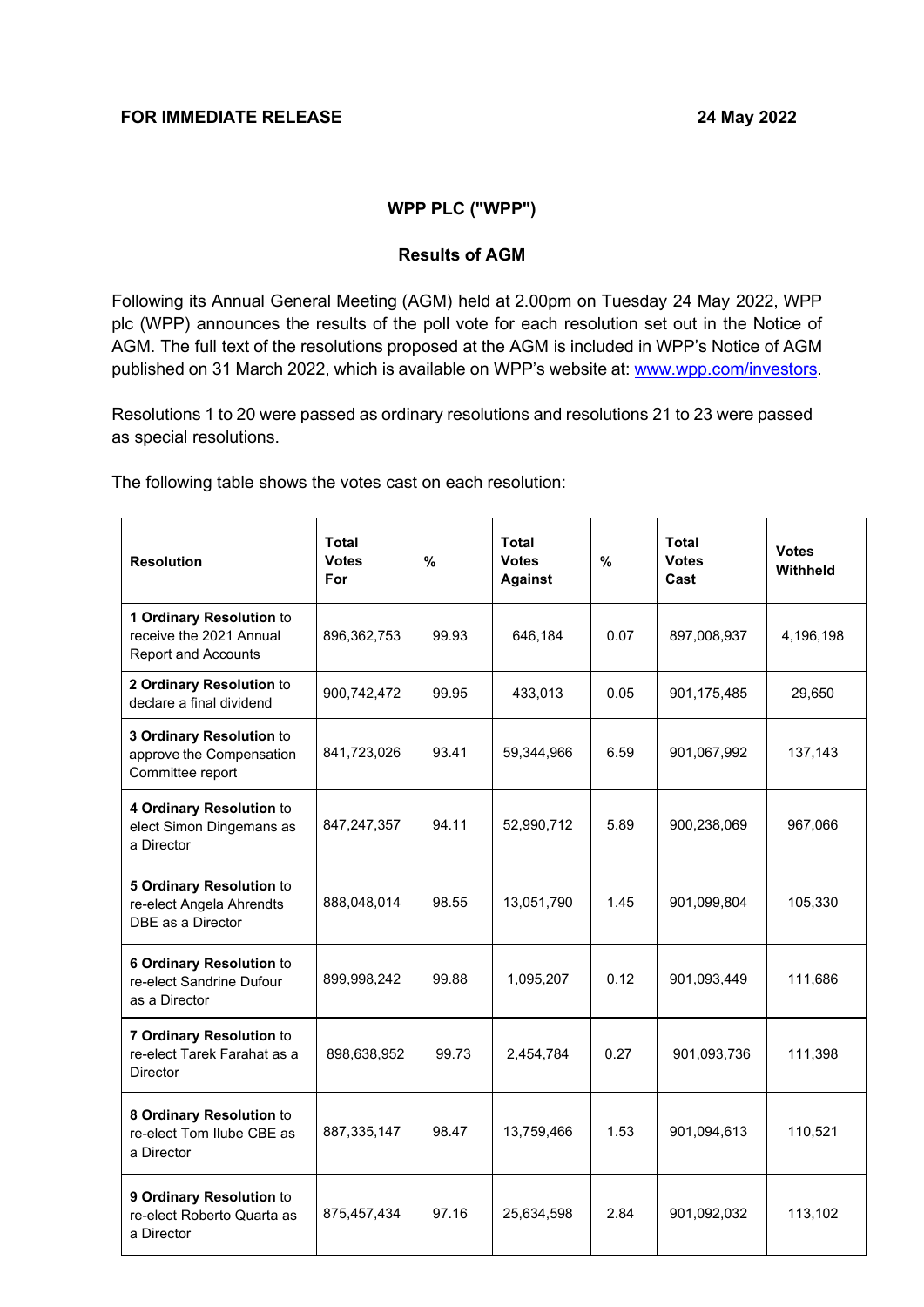| 10 Ordinary Resolution to<br>re-elect Mark Read as a<br><b>Director</b>                                                              | 896,625,043 | 99.50 | 4,467,703   | 0.50  | 901,092,746 | 112,389    |
|--------------------------------------------------------------------------------------------------------------------------------------|-------------|-------|-------------|-------|-------------|------------|
| 11 Ordinary Resolution to<br>re-elect John Rogers as a<br>Director                                                                   | 899,423,247 | 99.82 | 1,657,666   | 0.18  | 901,080,913 | 124,222    |
| 12 Ordinary Resolution to<br>re-elect Cindy Rose OBE<br>as a Director                                                                | 900,196,564 | 99.90 | 902,596     | 0.10  | 901,099,160 | 105,975    |
| 13 Ordinary Resolution to<br>re-elect Nicole Seligman<br>as a Director                                                               | 842,069,893 | 93.45 | 59,025,651  | 6.55  | 901,095,544 | 109,590    |
| 14 Ordinary Resolution to<br>re-elect Keith Weed CBE<br>as a Director                                                                | 896,629,988 | 99.86 | 1,216,686   | 0.14  | 897,846,674 | 3,358,461  |
| 15 Ordinary Resolution to<br>re-elect Jasmine<br>Whitbread as a Director                                                             | 662,809,535 | 73.56 | 238,287,890 | 26.44 | 901,097,425 | 107,710    |
| 16 Ordinary Resolution to<br>re-elect Dr. Ya-Qin Zhang<br>as a Director                                                              | 855,504,210 | 94.94 | 45,596,353  | 5.06  | 901,100,563 | 104,572    |
| 17 Ordinary Resolution to<br>re-appoint Deloitte LLP as<br>the auditor of the Company                                                | 882,755,520 | 97.96 | 18,385,799  | 2.04  | 901,141,319 | 59,242     |
| 18 Ordinary Resolution to<br>authorise the Audit<br>Committee, on behalf of the<br>Board, to determine the<br>auditor's remuneration | 896,240,077 | 99.46 | 4,906,799   | 0.54  | 901,146,876 | 58,259     |
| 19 Ordinary Resolution to<br>authorise the Directors to<br>allot relevant securities                                                 | 829,661,839 | 92.08 | 71,374,157  | 7.92  | 901,035,996 | 169,139    |
| 20 Ordinary Resolution to<br>approve the renewal of the<br>WPP plc Executive<br>Performance Share Plan<br>(EPSP) as amended          | 876,269,266 | 98.34 | 14,795,652  | 1.66  | 891,064,918 | 10,140,217 |
| 21 Special Resolution to<br>authorise the Company to<br>purchase its own shares                                                      | 896,877,812 | 99.58 | 3,806,878   | 0.42  | 900,684,690 | 520,445    |
| 22 Special Resolution to<br>authorise the Directors to<br>allot equity securities wholly<br>for cash                                 | 848,198,279 | 94.29 | 51,384,848  | 5.71  | 899,583,127 | 1,622,008  |